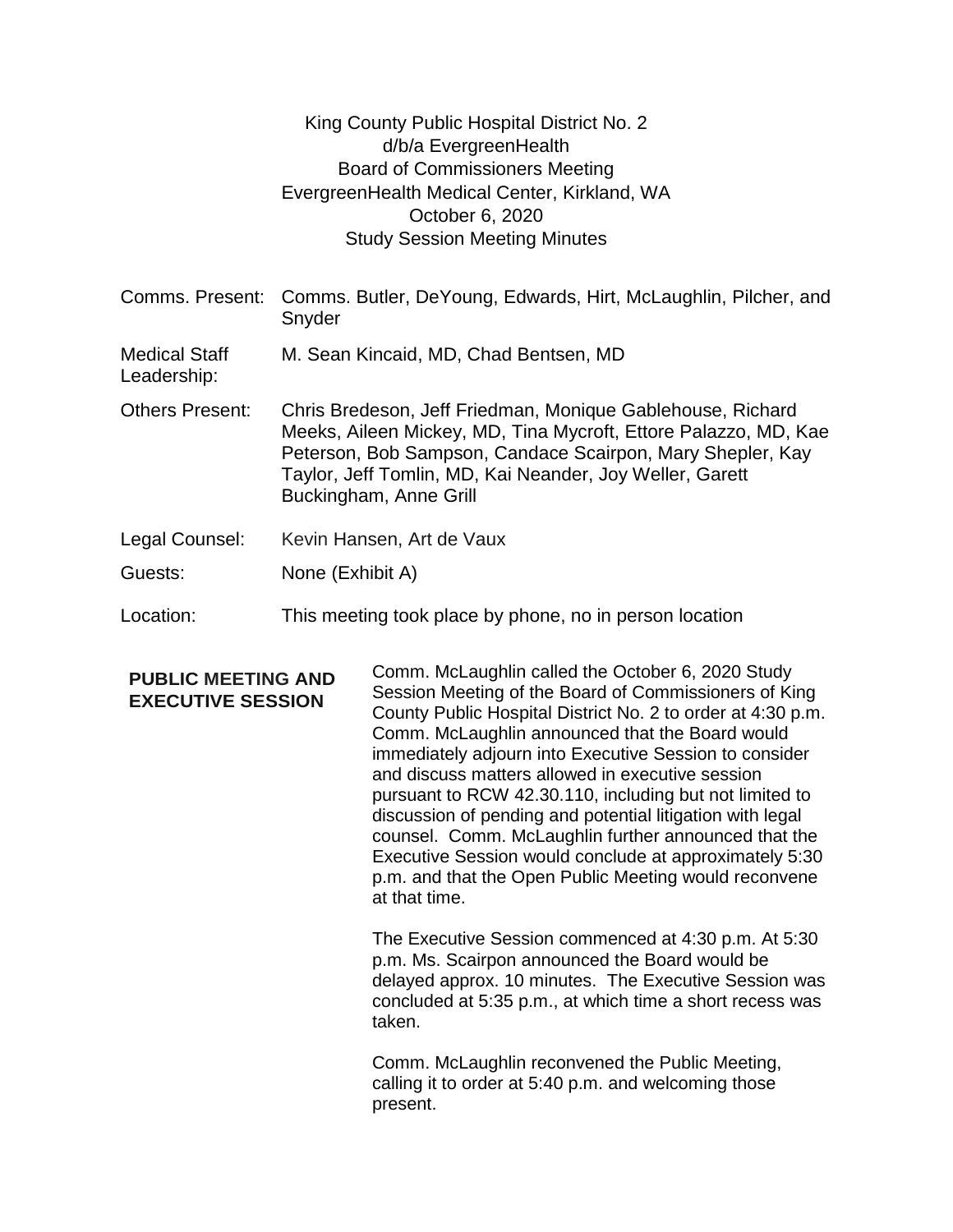| <b>Order of Business</b>                                                             | There were no changes to the agenda.                                                                                                                                                                                                                                                                                                                                                                                                                                                                                                                                                                                                                                                                                                                                                                                                                                                                                                                                                                                                                                          |  |  |
|--------------------------------------------------------------------------------------|-------------------------------------------------------------------------------------------------------------------------------------------------------------------------------------------------------------------------------------------------------------------------------------------------------------------------------------------------------------------------------------------------------------------------------------------------------------------------------------------------------------------------------------------------------------------------------------------------------------------------------------------------------------------------------------------------------------------------------------------------------------------------------------------------------------------------------------------------------------------------------------------------------------------------------------------------------------------------------------------------------------------------------------------------------------------------------|--|--|
| <b>Presentations</b>                                                                 |                                                                                                                                                                                                                                                                                                                                                                                                                                                                                                                                                                                                                                                                                                                                                                                                                                                                                                                                                                                                                                                                               |  |  |
| <b>Digital Health &amp; Consumer</b><br><b>Innovation Committee</b><br><b>Report</b> | Kay Taylor, Chief Communications and Customer<br>Engagement Officer, reviewed the purpose of the Digital<br>Health and Consumer Engagement Committee, member<br>updates, the Digital Experience Platform, new<br>capabilities, growth, digital trends, and recruitment of a<br>new team member. Ms. Taylor welcomed Joy Weller,<br>Manager, Marketing and Digital Media, who reviewed the<br>current website, the process for designing the new<br>website, its features, the launch plan, etc. Ms. Taylor and<br>Ms. Weller responded to questions from the Board<br>throughout.                                                                                                                                                                                                                                                                                                                                                                                                                                                                                             |  |  |
| <b>Customer Engagement</b><br><b>Report</b>                                          | Mary Shepler, CNO welcomed Anne Grill, Director,<br>Patient Experience, who is new to the organization and<br>gave an overview of her background. Ms. Grill reviewed<br>COVID patient experience data and noted the data is<br>encouraging. Additionally, she reviewed overall rankings<br>by service line, physician star ratings, patient comment<br>themes, patient complaints, organizational learning and<br>improvement, patient story, 2020 initiatives, experience<br>analysis, and education and resources. Ms. Grill and Ms.<br>Shepler responded to questions from the Board<br>throughout.                                                                                                                                                                                                                                                                                                                                                                                                                                                                        |  |  |
| <b>Governance Committee</b><br><b>Proposal 1</b>                                     | Comm. Butler and Jeff Tomlin, MD, CEO, reviewed the<br>Governance Committee proposal, noting we can<br>eliminate the study session by relying on the work of the<br>committees and that we have the option of taking action<br>at the educational to address urgent needs. Additionally,<br>Dr. Tomlin noted that we need to elevate the level of the<br>presentations to the Board to a strategic level, and give<br>time back to the Board and management team. The<br>Committee would like to try this approach and check and<br>adjust after implementation if approved by the Board. The<br>Committee will send a survey to the Commissioners to<br>learn what they feel they need to best respond to<br>questions from their constituencies, and then will come to<br>the Board with a proposal of how to best cover these<br>topics. It was noted that this is a cultural change that will<br>take time to adjust to. The Committee welcomes the<br>Board's feedback and engagement as we work through<br>this process. The Board engaged in discussion<br>throughout. |  |  |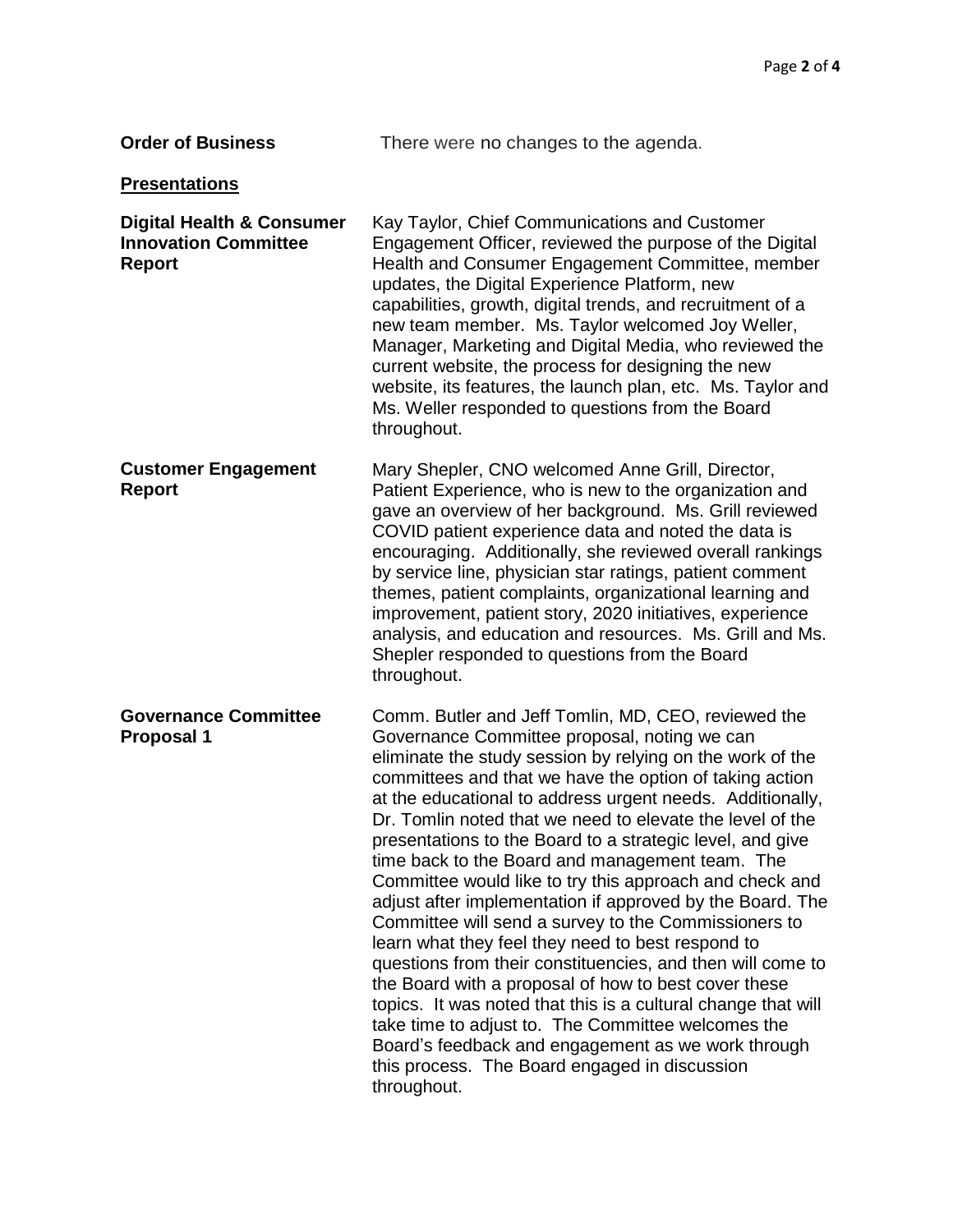## **Discussion Items for Proposed Action on October 20, 2020**

| <b>Political Campaigns and</b><br><b>Elections Policy</b> | Richard Meeks, Chief Compliance Officer, reviewed the<br>reasons behind the Political Campaigns and Elections<br>policy, noting that this provides guidance for staff and<br>Commissioners, and assists with setting expectations<br>derived from state law. Mr. Meeks responded to<br>questions from the Board and will edit the policy based on<br>feedback from this evening and bring the final to the<br>Board on 10/20. |  |
|-----------------------------------------------------------|-------------------------------------------------------------------------------------------------------------------------------------------------------------------------------------------------------------------------------------------------------------------------------------------------------------------------------------------------------------------------------------------------------------------------------|--|
| <b>Imaging Equipment</b><br><b>Replacement Projects</b>   | Jeff Friedman, VP Operations, provided a brief overview<br>of the Imaging Equipment replacement projects, noting<br>these were part of the 2019 Board Capital Budget. Since<br>the time of approval construction costs have increased<br>and fall above the threshold for CEO approval. Mr.<br>Friedman responded to questions from the Board<br>throughout.                                                                  |  |
| <b>Reports</b>                                            |                                                                                                                                                                                                                                                                                                                                                                                                                               |  |
| <b>Medical Staff Update</b>                               | Dr. Kincaid noted the Annual Medical Staff dinner will be<br>held virtually on November 5, 2020.                                                                                                                                                                                                                                                                                                                              |  |
| <b>CEO/Administrative Update</b>                          | Dr. Tomlin reviewed the following:<br>Reviewed updates to Project Hulk proposal<br>$\bullet$<br><b>DNVGL Stroke Primary Plus Certification</b><br>$\bullet$<br>VigiLanz Rising Star Award                                                                                                                                                                                                                                     |  |
|                                                           | Dr. Tomlin responded to questions from the Board<br>throughout.                                                                                                                                                                                                                                                                                                                                                               |  |
| <b>Adjourn</b>                                            | The October 6, 2020 meeting of the Board of<br><b>Commissioners for King County Public Hospital District</b><br>No. 2 was adjourned at 8:11 p.m.                                                                                                                                                                                                                                                                              |  |
|                                                           |                                                                                                                                                                                                                                                                                                                                                                                                                               |  |

ATTEST:

Minerva Butler, Secretary/Commissioner

Minerva Butler, Commissioner/Secretary Oct 19, 2020 4:20 PM PDT